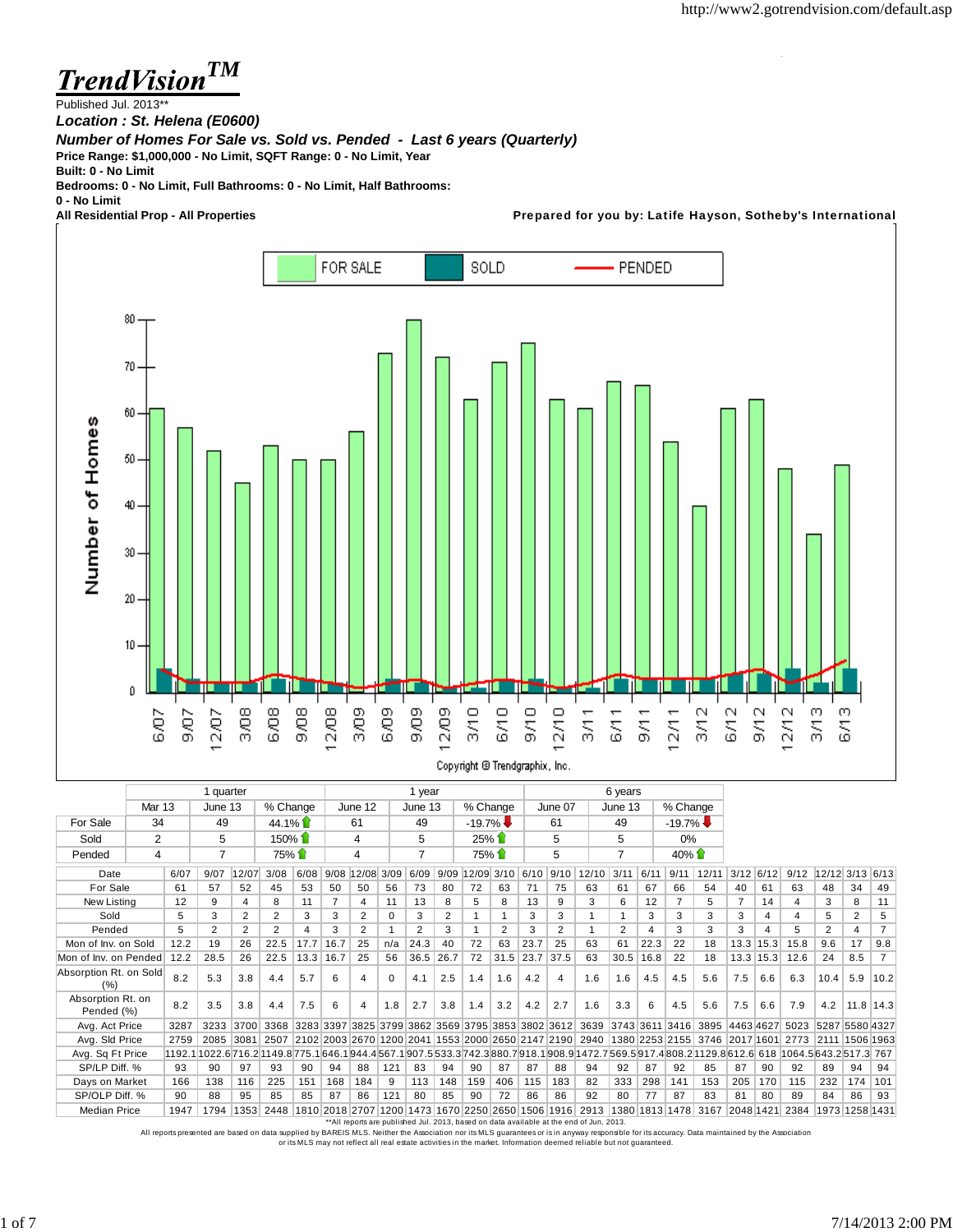à.

**TrendVision<sup>TM</sup>** 

Published Jul. 2013\*\* *Location : St. Helena (E0600) Average Home Sold Price per SQFT - Last 6 years (Quarterly)* **Price Range: \$1,000,000 - No Limit, SQFT Range: 0 - No Limit, Year Built: 0 - No Limit Bedrooms: 0 - No Limit, Full Bathrooms: 0 - No Limit, Half Bathrooms:**

**0 - No Limit**

Prepared for you by: Latife Hayson, Sotheby's International



|                                 |               |      | 1 quarter |                |                                                                                                                                                                                                 |      |           |                |          | 1 year      |      |            |      |      |                |                                                                                                               | 6 years |      |           |                     |             |           |      |                 |     |                |
|---------------------------------|---------------|------|-----------|----------------|-------------------------------------------------------------------------------------------------------------------------------------------------------------------------------------------------|------|-----------|----------------|----------|-------------|------|------------|------|------|----------------|---------------------------------------------------------------------------------------------------------------|---------|------|-----------|---------------------|-------------|-----------|------|-----------------|-----|----------------|
|                                 | <b>Mar 13</b> |      | June 13   |                | % Change                                                                                                                                                                                        |      |           | June 12        |          | June 13     |      | % Change   |      |      | June 07        |                                                                                                               | June 13 |      | % Change  |                     |             |           |      |                 |     |                |
| Avg. Sq. Ft.<br>Price           | 517           |      | 767       |                | $48.3\%$                                                                                                                                                                                        |      | 618       |                |          | 767         |      | $24.1\%$   |      |      | 1192           |                                                                                                               | 767     |      | $-35.7\%$ |                     |             |           |      |                 |     |                |
| Date                            |               | 6/07 | 9/07      | 12/07          | 3/08                                                                                                                                                                                            | 6/08 | 9/08      | 12/08 3/09     |          | 6/09        | 9/09 | 12/09 3/10 |      | 6/10 | 9/10           | 12/10                                                                                                         | 3/11    | 6/11 | 9/11      | 12/11               | $3/12$ 6/12 |           | 9/12 | 12/12 3/13 6/13 |     |                |
| For Sale                        |               | 61   | 57        | 52             | 45                                                                                                                                                                                              | 53   | 50        | 50             | 56       | 73          | 80   | 72         | 63   | 71   | 75             | 63                                                                                                            | 61      | 67   | 66        | 54                  | 40          | 61        | 63   | 48              | 34  | 49             |
| New Listing                     |               | 12   | 9         | 4              | 8                                                                                                                                                                                               | 11   | 7         | 4              | 11       | 13          | 8    | 5          | 8    | 13   | 9              | 3                                                                                                             | 6       | 12   | 7         | 5                   |             | 14        | 4    | 3               | 8   | 11             |
| Sold                            |               | 5    | 3         | $\overline{2}$ | 2                                                                                                                                                                                               | 3    | 3         | $\overline{2}$ | $\Omega$ | 3           | 2    | 1          |      | 3    | 3              |                                                                                                               |         | 3    | 3         | 3                   | 3           | 4         | 4    | 5               | 2   | 5              |
| Pended                          |               | 5    | 2         | 2              | 2                                                                                                                                                                                               | 4    | 3         | $\overline{2}$ |          | 2           | 3    |            | 2    | 3    | $\overline{2}$ |                                                                                                               | 2       | 4    | 3         | 3                   | 3           | 4         | 5    | 2               | 4   | $\overline{7}$ |
| Mon of Inv. on Sold             |               | 12.2 | 19        | 26             | 22.5                                                                                                                                                                                            | 17.7 | 16.7      | 25             | n/a      | 24.3        | 40   | 72         | 63   | 23.7 | 25             | 63                                                                                                            | 61      | 22.3 | 22        | 18                  | 13.3 15.3   |           | 15.8 | 9.6             | 17  | 9.8            |
| Mon of Inv. on Pended           |               | 12.2 | 28.5      | 26             | 22.5                                                                                                                                                                                            |      | 13.3 16.7 | 25             | 56       | $36.5$ 26.7 |      | 72         | 31.5 | 23.7 | 37.5           | 63                                                                                                            | 30.5    | 16.8 | 22        | 18                  |             | 13.3 15.3 | 12.6 | 24              | 8.5 | $\overline{7}$ |
| Absorption Rt. on Sold<br>(% )  |               | 8.2  | 5.3       | 3.8            | 4.4                                                                                                                                                                                             | 5.7  | 6         | 4              | $\Omega$ | 4.1         | 2.5  | 1.4        | 1.6  | 4.2  | 4              | 1.6                                                                                                           | 1.6     | 4.5  | 4.5       | 5.6                 | 7.5         | 6.6       | 6.3  | 10.4            | 5.9 | 10.2           |
| Absorption Rt. on<br>Pended (%) |               | 8.2  | 3.5       | 3.8            | 4.4                                                                                                                                                                                             | 7.5  | 6         | 4              | 1.8      | 2.7         | 3.8  | 1.4        | 3.2  | 4.2  | 2.7            | 1.6                                                                                                           | 3.3     | 6    | 4.5       | 5.6                 | 7.5         | 6.6       | 7.9  | 4.2             |     | 11.8 14.3      |
| Avg. Act Price                  |               | 3287 | 3233 3700 |                |                                                                                                                                                                                                 |      |           |                |          |             |      |            |      |      |                | 3368 3283 3397 3825 3799 3862 3569 3795 3853 3802 3612 3639 3743 3611 3416 3895 4463 4627                     |         |      |           |                     |             |           | 5023 | 5287 5580 4327  |     |                |
| Avg. Sld Price                  |               | 2759 | 2085 3081 |                |                                                                                                                                                                                                 |      |           |                |          |             |      |            |      |      |                | 2607 2102 2003 2670 1200 2041 1553 2000 2650 2147 2190 2940 1380 2253 2155 3746 2017 1601 2773 2111 1506 1963 |         |      |           |                     |             |           |      |                 |     |                |
| Avg. Sq Ft Price                |               |      |           |                | 1192.1 1022.6 716.2 1149.8 775.1 646.1 944.4 567.1 907.5 533.3 742.3 880.7 918.1 908.9 1472.7 569.5 917.4 808.2 1129.8 612.6  618  1064.5 643.2 517.3  767                                      |      |           |                |          |             |      |            |      |      |                |                                                                                                               |         |      |           |                     |             |           |      |                 |     |                |
| SP/LP Diff. %                   |               | 93   | 90        | 97             | 93                                                                                                                                                                                              | 90   | 94        | 88             | 121      | 83          | 94   | 90         | 87   | 87   | 88             | 94                                                                                                            | 92      | 87   | 92        | 85                  | 87          | 90        | 92   | 89              | 94  | 94             |
| Days on Market                  |               | 166  | 138       | 116            | 225                                                                                                                                                                                             | 151  | 168       | 184            | 9        | 113         | 148  | 159        | 406  | 115  | 183            | 82                                                                                                            | 333     | 298  | 141       | 153                 | 205         | 170       | 115  | 232             | 174 | 101            |
| SP/OLP Diff. %                  |               | 90   | 88        | 95             | 85                                                                                                                                                                                              | 85   | 87        | 86             | 121      | 80          | 85   | 90         | 72   | 86   | 86             | 92                                                                                                            | 80      | 77   | 87        | 83                  | 81          | 80        | 89   | 84              | 86  | 93             |
| <b>Median Price</b>             |               | 1947 | 1794      | 1353           |                                                                                                                                                                                                 |      |           |                |          |             |      |            |      |      |                | 2448 1810 2018 2707 1200 1473 1670 2250 2650 1506 1916 2913                                                   |         |      |           | 1380 1813 1478 3167 | 2048 1421   |           | 2384 | 1973 1258 1431  |     |                |
|                                 |               |      |           |                | All reports presented are based on data supplied by BAREIS MLS. Neither the Association nor its MLS quarantees or is in anyway responsible for its accuracy. Data maintained by the Association |      |           |                |          |             |      |            |      |      |                | **All reports are published Jul. 2013, based on data available at the end of Jun. 2013.                       |         |      |           |                     |             |           |      |                 |     |                |

or its MLS may not reflect all real estate activities in the market. Information deemed reliable but not guaranteed.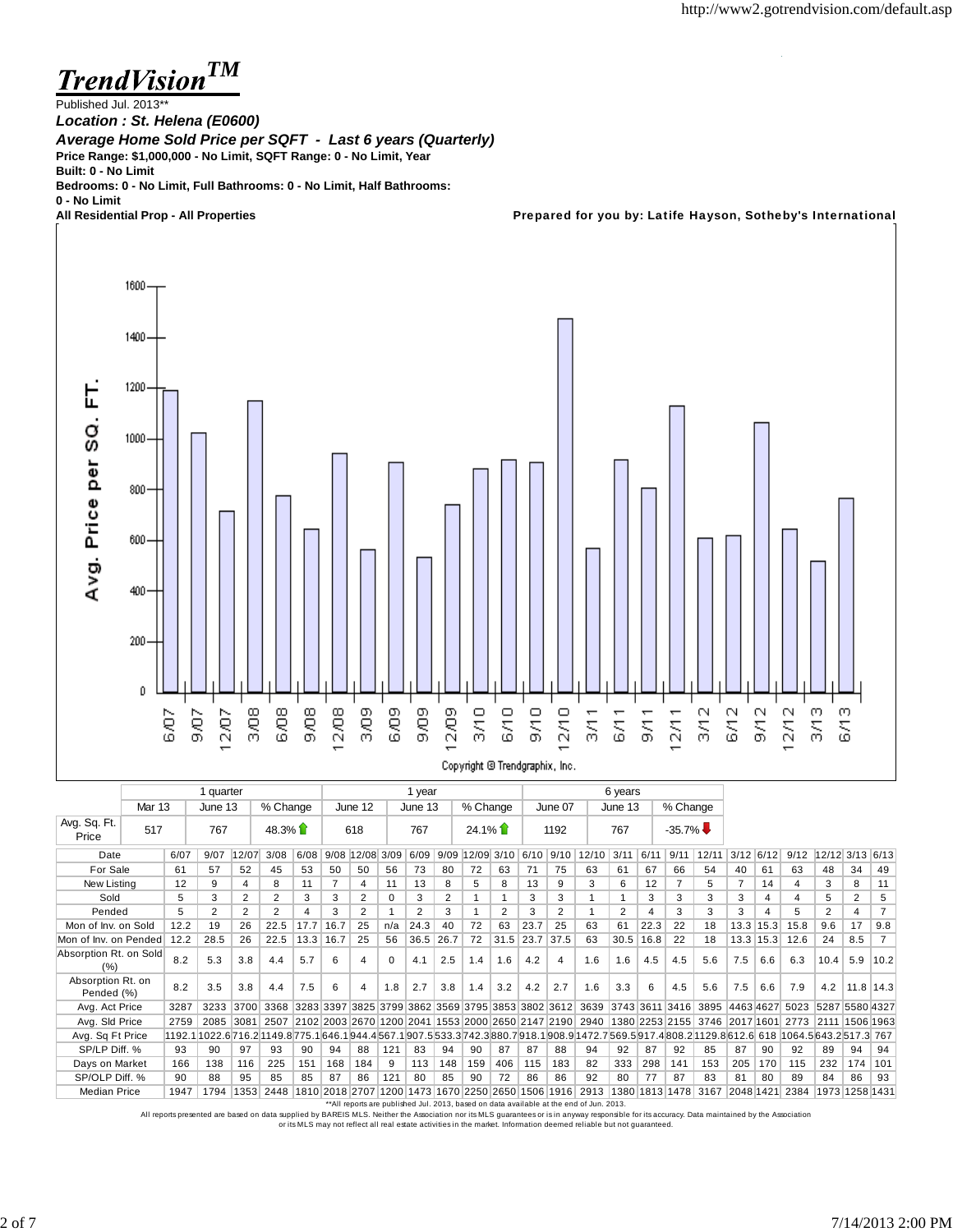**TrendVision<sup>TM</sup>** 

Published Jul. 2013\*\* *Location : St. Helena (E0600) Avg DOM & SP/LP % - Last 6 years (Quarterly)* **Price Range: \$1,000,000 - No Limit, SQFT Range: 0 - No Limit, Year Built: 0 - No Limit**

**Bedrooms: 0 - No Limit, Full Bathrooms: 0 - No Limit, Half Bathrooms:**

**0 - No Limit**

Prepared for you by: Latife Hayson, Sotheby's International



|                                 |               |      | 1 quarter                                                                                                                                                  |                |                                                                                                                         |             |             |                 |          | 1 year  |      |           |          | 6 years |                                                   |                                                                                           |         |      |                     |       |           |             |      |                 |                |                |
|---------------------------------|---------------|------|------------------------------------------------------------------------------------------------------------------------------------------------------------|----------------|-------------------------------------------------------------------------------------------------------------------------|-------------|-------------|-----------------|----------|---------|------|-----------|----------|---------|---------------------------------------------------|-------------------------------------------------------------------------------------------|---------|------|---------------------|-------|-----------|-------------|------|-----------------|----------------|----------------|
|                                 | <b>Mar 13</b> |      | June 13                                                                                                                                                    |                |                                                                                                                         | % Change    |             | June 12         |          | June 13 |      |           | % Change |         | June 07                                           |                                                                                           | June 13 |      | % Change            |       |           |             |      |                 |                |                |
| Avg. Days on<br>Market          | 174           |      |                                                                                                                                                            | 101            |                                                                                                                         | $-42\%$     |             | 170             |          | 101     |      | $-40.6\%$ |          |         | 166                                               |                                                                                           | 101     |      | $-39.2\%$           |       |           |             |      |                 |                |                |
| Sold/List Diff.<br>%            | 94            | 94   |                                                                                                                                                            |                | $0\%$                                                                                                                   |             |             | 90              |          | 94      |      | $4.4\%$   |          |         | 93                                                |                                                                                           | 94      |      | $1.1\%$             |       |           |             |      |                 |                |                |
| Date                            |               | 6/07 | 9/07                                                                                                                                                       | 12/07          | 3/08                                                                                                                    | 6/08        |             | 9/08 12/08 3/09 |          | 6/09    |      |           |          |         | 9/09 12/09 3/10 6/10 9/10                         | 12/10                                                                                     | 3/11    | 6/11 | 9/11                | 12/11 |           | $3/12$ 6/12 | 9/12 | 12/12 3/13 6/13 |                |                |
| For Sale                        |               | 61   | 57                                                                                                                                                         | 52             | 45                                                                                                                      | 53          | 50          | 50              | 56       | 73      | 80   | 72        | 63       | 71      | 75                                                | 63                                                                                        | 61      | 67   | 66                  | 54    | 40        | 61          | 63   | 48              | 34             | 49             |
| New Listing                     |               | 12   | 9                                                                                                                                                          | $\overline{4}$ | 8                                                                                                                       | 11          |             | 4               | 11       | 13      | 8    | 5         | 8        | 13      | 9                                                 | 3                                                                                         | 6       | 12   |                     | 5     | 7         | 14          | 4    | 3               | 8              | 11             |
| Sold                            |               | 5    | 3                                                                                                                                                          | 2              | 2                                                                                                                       | 3           | 3           | 2               | $\Omega$ | 3       | 2    | 1         |          | 3       | 3                                                 |                                                                                           | 1       | 3    | 3                   | 3     | 3         | 4           | 4    | 5               | 2              | 5              |
| Pended                          |               | 5    | 2                                                                                                                                                          | $\overline{2}$ | 2                                                                                                                       | 4           | 3           | 2               |          | 2       | 3    |           | 2        | 3       | $\overline{2}$                                    | $\mathbf 1$                                                                               | 2       | 4    | 3                   | 3     | 3         | 4           | 5    | 2               | 4              | $\overline{7}$ |
| Mon of Inv. on Sold             |               | 12.2 | 19                                                                                                                                                         | 26             | 22.5                                                                                                                    |             | $17.7$ 16.7 | 25              | n/a      | 24.3    | 40   | 72        | 63       | 23.7    | 25                                                | 63                                                                                        | 61      | 22.3 | 22                  | 18    |           | 13.3 15.3   | 15.8 | 9.6             | 17             | 9.8            |
| Mon of Inv. on Pended           |               | 12.2 | 28.5                                                                                                                                                       | 26             | 22.5                                                                                                                    | $13.3$ 16.7 |             | 25              | 56       | 36.5    | 26.7 | 72        | 31.5     | 23.7    | 37.5                                              | 63                                                                                        | 30.5    | 16.8 | 22                  | 18    |           | 13.3 15.3   | 12.6 | 24              | 8.5            | $\overline{7}$ |
| Absorption Rt. on Sold<br>(%)   |               | 8.2  | 5.3                                                                                                                                                        | 3.8            | 4.4                                                                                                                     | 5.7         | 6           | $\overline{4}$  | 0        | 4.1     | 2.5  | 1.4       | 1.6      | 4.2     | 4                                                 | 1.6                                                                                       | 1.6     | 4.5  | 4.5                 | 5.6   | 7.5       | 6.6         | 6.3  | 10.4            | 5.9            | 10.2           |
| Absorption Rt. on<br>Pended (%) |               | 8.2  | 3.5                                                                                                                                                        | 3.8            | 4.4                                                                                                                     | 7.5         | 6           | 4               | 1.8      | 2.7     | 3.8  | 1.4       | 3.2      | 4.2     | 2.7                                               | 1.6                                                                                       | 3.3     | 6    | 4.5                 | 5.6   | 7.5       | 6.6         | 7.9  | 4.2             | $11.8$ 14.3    |                |
| Avg. Act Price                  |               | 3287 | 3233 3700                                                                                                                                                  |                | 3368                                                                                                                    |             |             |                 |          |         |      |           |          |         |                                                   | 3283 3397 3825 3799 3862 3569 3795 3853 3802 3612 3639 3743 3611 3416 3895 4463 4627 5023 |         |      |                     |       |           |             |      | 5287 5580 4327  |                |                |
| Avg. Sld Price                  |               | 2759 |                                                                                                                                                            |                | 2005 3081 2507 2102 2003 2670 1200 2041 1553 2000 2650 2147 2190 2940 1380 2253 2155 3746 2017 1601 2773 2111 1506 1963 |             |             |                 |          |         |      |           |          |         |                                                   |                                                                                           |         |      |                     |       |           |             |      |                 |                |                |
| Avg. Sq Ft Price                |               |      | 1192.1 1022.6 716.2 1149.8 775.1 646.1 944.4 567.1 907.5 533.3 742.3 880.7 918.1 908.9 1472.7 569.5 917.4 808.2 1129.8 612.6  618  1064.5 643.2 517.3  767 |                |                                                                                                                         |             |             |                 |          |         |      |           |          |         |                                                   |                                                                                           |         |      |                     |       |           |             |      |                 |                |                |
| SP/LP Diff. %                   |               | 93   | 90                                                                                                                                                         | 97             | 93                                                                                                                      | 90          | 94          | 88              | 121      | 83      | 94   | 90        | 87       | 87      | 88                                                | 94                                                                                        | 92      | 87   | 92                  | 85    | 87        | 90          | 92   | 89              | 94             | 94             |
| Days on Market                  |               | 166  | 138                                                                                                                                                        | 116            | 225                                                                                                                     | 151         | 168         | 184             | g        | 113     | 148  | 159       | 406      | 115     | 183                                               | 82                                                                                        | 333     | 298  | 141                 | 153   | 205       | 170         | 115  | 232             | 174            | 101            |
| SP/OLP Diff. %                  |               | 90   | 88                                                                                                                                                         | 95             | 85                                                                                                                      | 85          | 87          | 86              | 121      | 80      | 85   | 90        | 72       | 86      | 86                                                | 92                                                                                        | 80      | 77   | 87                  | 83    | 81        | 80          | 89   | 84              | 86             | 93             |
| <b>Median Price</b>             |               | 1947 | 1794                                                                                                                                                       | 1353           | 2448                                                                                                                    |             |             |                 |          |         |      |           |          |         | 1810 2018 2707 1200 1473 1670 2250 2650 1506 1916 | 2913                                                                                      |         |      | 1380 1813 1478 3167 |       | 2048 1421 |             | 2384 |                 | 1973 1258 1431 |                |

\*\*All reports are published Jul. 2013, based on data available at the end of Jun. 2013.

All reports presented are based on data supplied by BAREIS MLS. Neither the Association nor its MLS guarantees or is in anyway responsible for its accuracy. Data maintained by the Association<br>or its MLS may not reflect all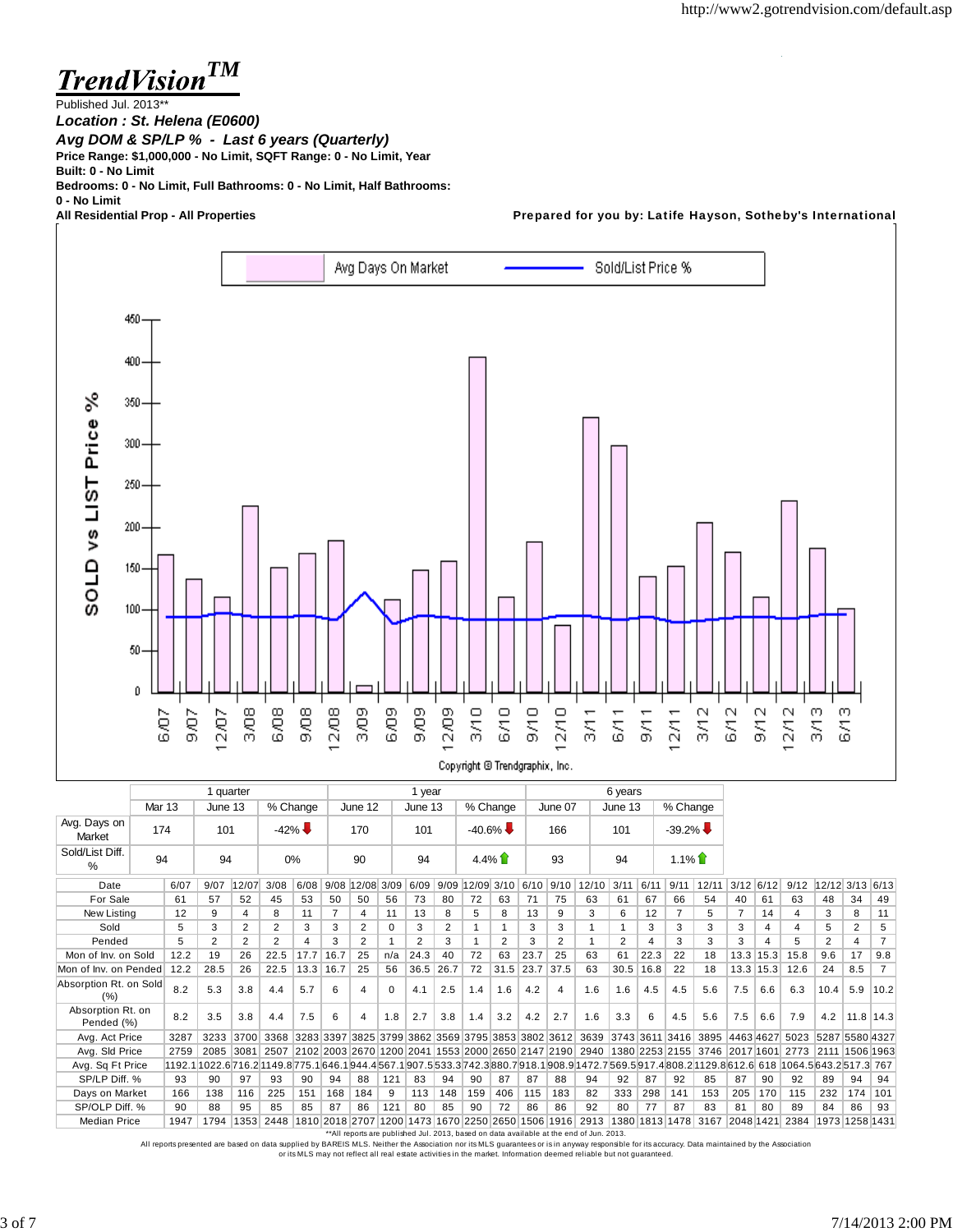http://www2.gotrendvision.com/default.asp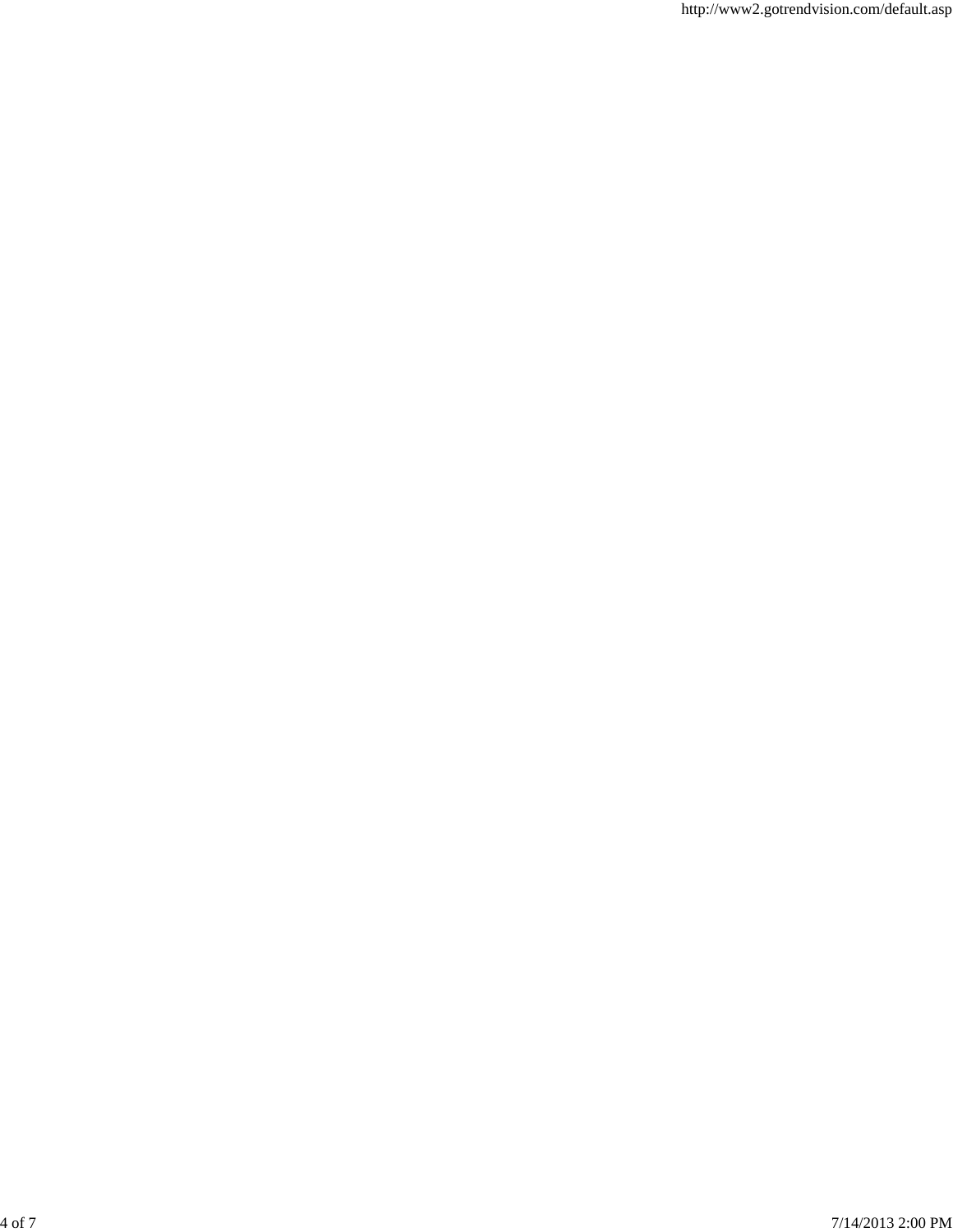**TrendVision<sup>TM</sup>** 

Published Jul. 2013\*\*

*Location : St. Helena (E0600) Avg Price For Sale & Sold - Last 6 years (Quarterly)* **Price Range: \$1,000,000 - No Limit, SQFT Range: 0 - No Limit, Year Built: 0 - No Limit**

**Bedrooms: 0 - No Limit, Full Bathrooms: 0 - No Limit, Half Bathrooms:**

## **0 - No Limit**

Prepared for you by: Latife Hayson, Sotheby's International



|                                 |               |      | 1 quarter                                                                                                                                                  |           |                |      |             |                                                        |          | 1 year      |                |                      |      |      |                |                                                                                         | 6 years        |      |           |                                    |             |               |                     |                |                 |                |
|---------------------------------|---------------|------|------------------------------------------------------------------------------------------------------------------------------------------------------------|-----------|----------------|------|-------------|--------------------------------------------------------|----------|-------------|----------------|----------------------|------|------|----------------|-----------------------------------------------------------------------------------------|----------------|------|-----------|------------------------------------|-------------|---------------|---------------------|----------------|-----------------|----------------|
|                                 | <b>Mar 13</b> |      | June 13                                                                                                                                                    |           | % Change       |      |             | June 12                                                |          | June 13     |                | % Change             |      |      | June 07        |                                                                                         | June 13        |      | % Change  |                                    |             |               |                     |                |                 |                |
| Avg. Active<br>Price            | 5580          |      | 4327                                                                                                                                                       |           | $-22.5\%$      |      | 4627        |                                                        |          | 4327        |                | $-6.5\%$             |      |      | 3287           |                                                                                         | 4327           |      | $31.6\%$  |                                    |             |               |                     |                |                 |                |
| Avg. Sold<br>Price              | 1506          | 1963 |                                                                                                                                                            |           | $30.3\%$       |      | 1601        |                                                        |          | 1963        |                | $22.6\%$             |      |      | 2759           |                                                                                         | 1963           |      | $-28.9\%$ |                                    |             |               |                     |                |                 |                |
| Date                            |               | 6/07 | 9/07                                                                                                                                                       | 12/07     | 3/08           | 6/08 | 9/08        | 12/08 3/09                                             |          |             |                | 6/09 9/09 12/09 3/10 |      |      | 6/10 9/10      | 12/10                                                                                   | 3/11           | 6/11 | 9/11      | 12/11                              | $3/12$ 6/12 |               | 9/12                |                | 12/12 3/13 6/13 |                |
| For Sale                        |               | 61   | 57                                                                                                                                                         | 52        | 45             | 53   | 50          | 50                                                     | 56       | 73          | 80             | 72                   | 63   | 71   | 75             | 63                                                                                      | 61             | 67   | 66        | 54                                 | 40          | 61            | 63                  | 48             | 34              | 49             |
| New Listing                     |               | 12   | 9                                                                                                                                                          | 4         | 8              | 11   |             | 4                                                      | 11       | 13          | 8              | 5                    | 8    | 13   | 9              | 3                                                                                       | 6              | 12   |           | 5                                  |             | 14            | 4                   | 3              | 8               | 11             |
| Sold                            |               | 5    | 3                                                                                                                                                          | 2         | 2              | 3    | 3           | 2                                                      | $\Omega$ | 3           | $\overline{2}$ | 1                    |      | 3    | 3              |                                                                                         |                | 3    | 3         | 3                                  | 3           | 4             | 4                   | 5              | $\overline{2}$  | 5              |
| Pended                          |               | 5    | $\overline{2}$                                                                                                                                             | 2         | $\overline{2}$ | 4    | 3           | 2                                                      |          | 2           | 3              |                      | 2    | 3    | 2              |                                                                                         | $\overline{2}$ | 4    | 3         | 3                                  | 3           | 4             | 5                   | $\overline{2}$ | 4               | $\overline{7}$ |
| Mon of Inv. on Sold             |               | 12.2 | 19                                                                                                                                                         | 26        | 22.5           |      | 17.7 16.7   | 25                                                     | n/a      | 24.3        | 40             | 72                   | 63   | 23.7 | 25             | 63                                                                                      | 61             | 22.3 | 22        | 18                                 |             | 13.3 15.3     | 15.8                | 9.6            | 17              | 9.8            |
| Mon of Inv. on Pended           |               | 12.2 | 28.5                                                                                                                                                       | 26        | 22.5           |      | $13.3$ 16.7 | 25                                                     | 56       | $36.5$ 26.7 |                | 72                   | 31.5 | 23.7 | 37.5           | 63                                                                                      | 30.5           | 16.8 | 22        | 18                                 |             | $13.3$   15.3 | 12.6                | 24             | 8.5             | $\overline{7}$ |
| Absorption Rt. on Sold<br>(% )  |               | 8.2  | 5.3                                                                                                                                                        | 3.8       | 4.4            | 5.7  | 6           | 4                                                      | $\Omega$ | 4.1         | 2.5            | 1.4                  | 1.6  | 4.2  | $\overline{4}$ | 1.6                                                                                     | 1.6            | 4.5  | 4.5       | 5.6                                | 7.5         | 6.6           | 6.3                 | 10.4           | 5.9             | 10.2           |
| Absorption Rt. on<br>Pended (%) |               | 8.2  | 3.5                                                                                                                                                        | 3.8       | 4.4            | 7.5  | 6           | 4                                                      | 1.8      | 2.7         | 3.8            | 1.4                  | 3.2  | 4.2  | 2.7            | 1.6                                                                                     | 3.3            | 6    | 4.5       | 5.6                                | 7.5         | 6.6           | 7.9                 | 4.2            | 11.8 14.3       |                |
| Avg. Act Price                  |               | 3287 |                                                                                                                                                            | 3233 3700 |                |      |             | 3368 3283 3397 3825 3799 3862 3569 3795 3853 3802 3612 |          |             |                |                      |      |      |                | 3639 3743 3611 3416                                                                     |                |      |           |                                    |             |               | 3895 4463 4627 5023 |                | 5287 5580 4327  |                |
| Avg. Sld Price                  |               | 2759 |                                                                                                                                                            | 2085 3081 |                |      |             |                                                        |          |             |                |                      |      |      |                | 2507 2102 2003 2670 1200 2041 1553 2000 2650 2147 2190 2940                             |                |      |           | 1380 2253 2155 3746 2017 1601 2773 |             |               |                     |                | 2111 1506 1963  |                |
| Avg. Sq Ft Price                |               |      | 1192.1 1022.6 716.2 1149.8 775.1 646.1 944.4 567.1 907.5 533.3 742.3 880.7 918.1 908.9 1472.7 569.5 917.4 808.2 1129.8 612.6  618  1064.5 643.2 517.3  767 |           |                |      |             |                                                        |          |             |                |                      |      |      |                |                                                                                         |                |      |           |                                    |             |               |                     |                |                 |                |
| SP/LP Diff. %                   |               | 93   | 90                                                                                                                                                         | 97        | 93             | 90   | 94          | 88                                                     | 121      | 83          | 94             | 90                   | 87   | 87   | 88             | 94                                                                                      | 92             | 87   | 92        | 85                                 | 87          | 90            | 92                  | 89             | 94              | 94             |
| Days on Market                  |               | 166  | 138                                                                                                                                                        | 116       | 225            | 151  | 168         | 184                                                    | 9        | 113         | 148            | 159                  | 406  | 115  | 183            | 82                                                                                      | 333            | 298  | 141       | 153                                | 205         | 170           | 115                 | 232            | 174             | 101            |
| SP/OLP Diff. %                  |               | 90   | 88                                                                                                                                                         | 95        | 85             | 85   | 87          | 86                                                     | 121      | 80          | 85             | 90                   | 72   | 86   | 86             | 92                                                                                      | 80             | 77   | 87        | 83                                 | 81          | 80            | 89                  | 84             | 86              | 93             |
| <b>Median Price</b>             |               | 1947 | 1794                                                                                                                                                       | 1353      | 2448           |      |             |                                                        |          |             |                |                      |      |      |                | 1810 2018 2707 1200 1473 1670 2250 2650 1506 1916 2913 1380 1813 1478                   |                |      |           | 3167                               | 2048 1421   |               | 2384                |                | 1973 1258 1431  |                |
|                                 |               |      |                                                                                                                                                            |           |                |      |             |                                                        |          |             |                |                      |      |      |                | **All reports are published Jul. 2013, based on data available at the end of Jun. 2013. |                |      |           |                                    |             |               |                     |                |                 |                |

All reports presented are based on data supplied by BAREIS MLS. Neither the Association nor its MLS guarantees or is in anyway responsible for its accuracy. Data maintained by the Association<br>or its MLS may not reflect all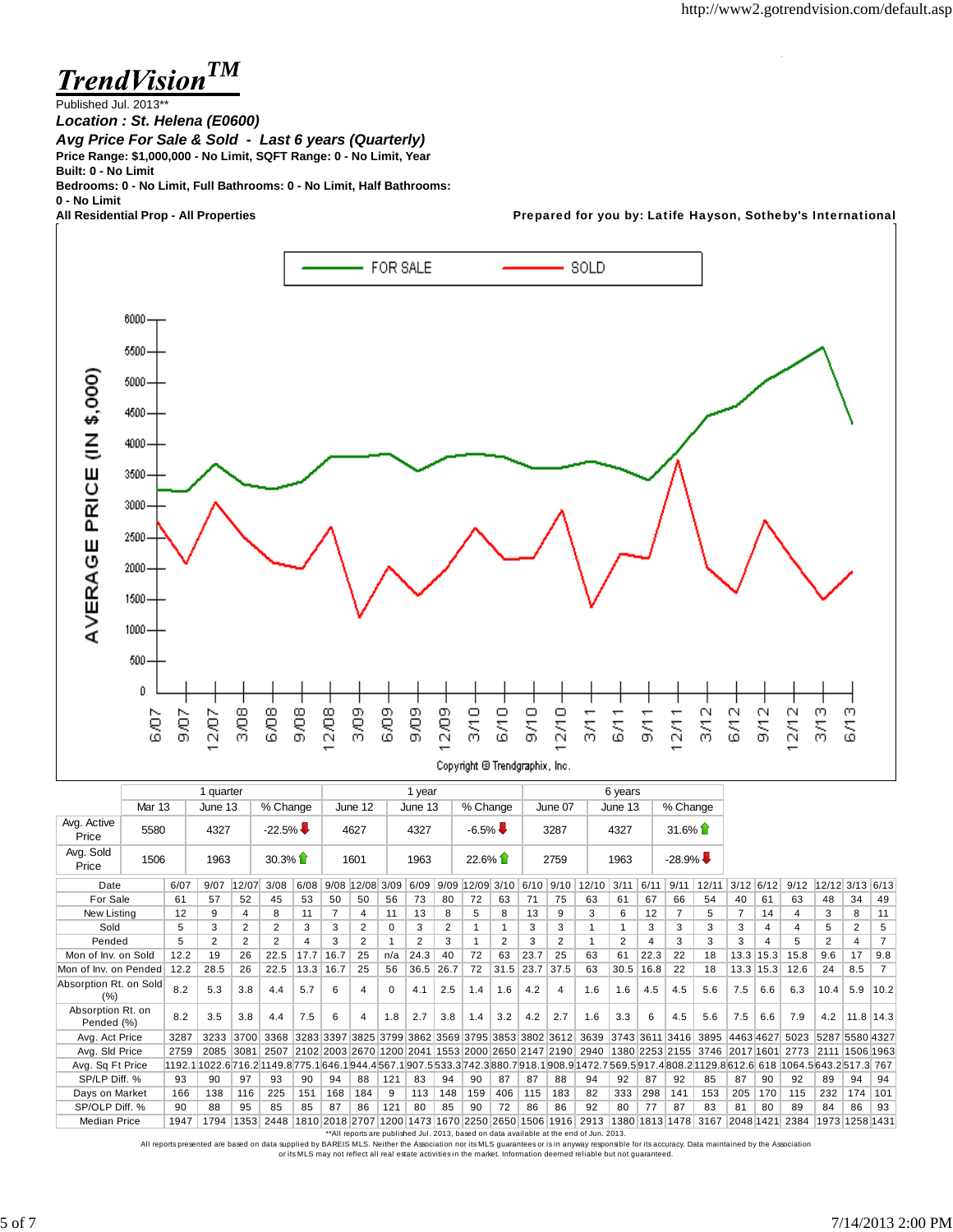http://www2.gotrendvision.com/default.asp